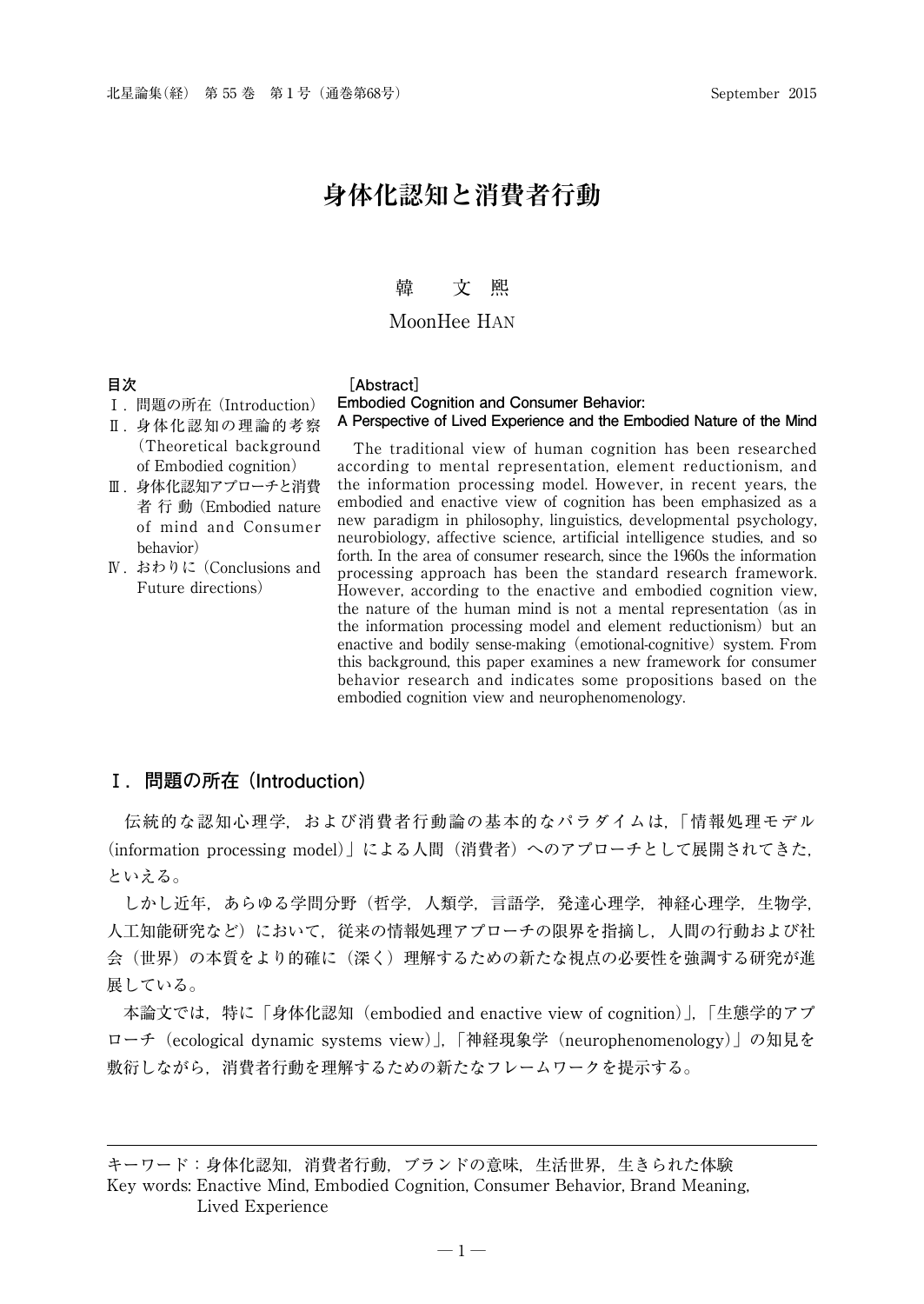## **Ⅱ.身体化認知の理論的考察 (Theoretical background of Embodied cognition)**

## **1.the embodied and enactive view of cognition**

 近代以降の伝統的な認識論は,「基礎づけ主義(fundamentalism)」,「還元主義(reductionism)」, 「表象主義(representationalism)」に依拠するものとして考えられる。「基礎づけ主義」とは, 知識の絶対的な正当化の実現をめざし,絶対確実な知識を根拠として,あらゆる認識の正当化を 試みようとする立場である。デカルトの「我思う,ゆえに我在り。・・・そのことから私は、私 が1つの実体であり,その全体質ないし本性は「考える」ことであること,そしてその存在のた めにいかなる場所も必要ではなく,またそれはいかなる物質的なものにも依存しないことを知っ た。・・・(Descartes『方法序説第4章』)」という明言は,その考え方を鮮明に表している。人間 の理性による認識が客観性,普遍性を持ちうる可能性,およびそのための条件を超越論的視点か ら明らかにしようとしたKantの試みも基礎づけ主義とみなすことができる。また,知覚される 対象を「実在と表象」に二重化し,知覚を何らかの表象の構成とみなす立場は「表象主義」と呼 ばれ,存在論における「還元主義」と結びつく(佐藤2005)。

 一方,近年,様々な学問分野において,近代合理主義の考え方の本質的な限界を指摘し,生 態的環境や身体性を重視した省察へ多くの関心が注がれている。「身体化認知(embodied and enactive view of cognition)」は,そのような試みの中核を為す考え方の1つであると思われる。 以下では,その根源的地盤を提供する言説について検討する。

William James (1884, 1890/1981, 1909/2011)は、近代合理主義(基礎づけ主義,表象主義, 還元主義)の考え方から生じる誤った認識(*the psychologist's fallacy*, James 1890/1981,p.195)を 指摘したうえで,身体(感覚)・意識経験,感情などを含めた人間心理の本質的な理解(experience in its immediacy, the active sense of living, the stream of thought and emotion, the aesthetic sphere of the mind, a distinct bodily expression, the continuity of experience) に基づいた鋭い 見解を示した。

The traditional psychology talks like one who should a river consists of nothing but pailsful, spoonsful, quartpotsful, barrelsful, and other moulded form of water. Even were the pails and the pots all actually standing in the stream, still between them the free water would continue to flow. It is just this free water of consciousness that psychologists resolutely overlook.

W.James 1890/1981,p.255

In principle, then, as I said, intellectualism's edge is broken; it can only approximate to reality, and its logic is inapplicable to our inner life, which spurns its vetoes and mocks at its impossibilities. Every bit of us at every moment is part and parcel of a wider self,... and the actual in it is continuously one with possibles...

W.James 1909/2011, p.144

 Dewey(1896)は,絶対確実な真理や知識を求める二元論的アプローチ (dualism)を強く批 判し,「感覚経験(sensori-motor circuit)」をベースとした実験的な知性,真理の多元性(plurality) に着目した知識理論を提唱した。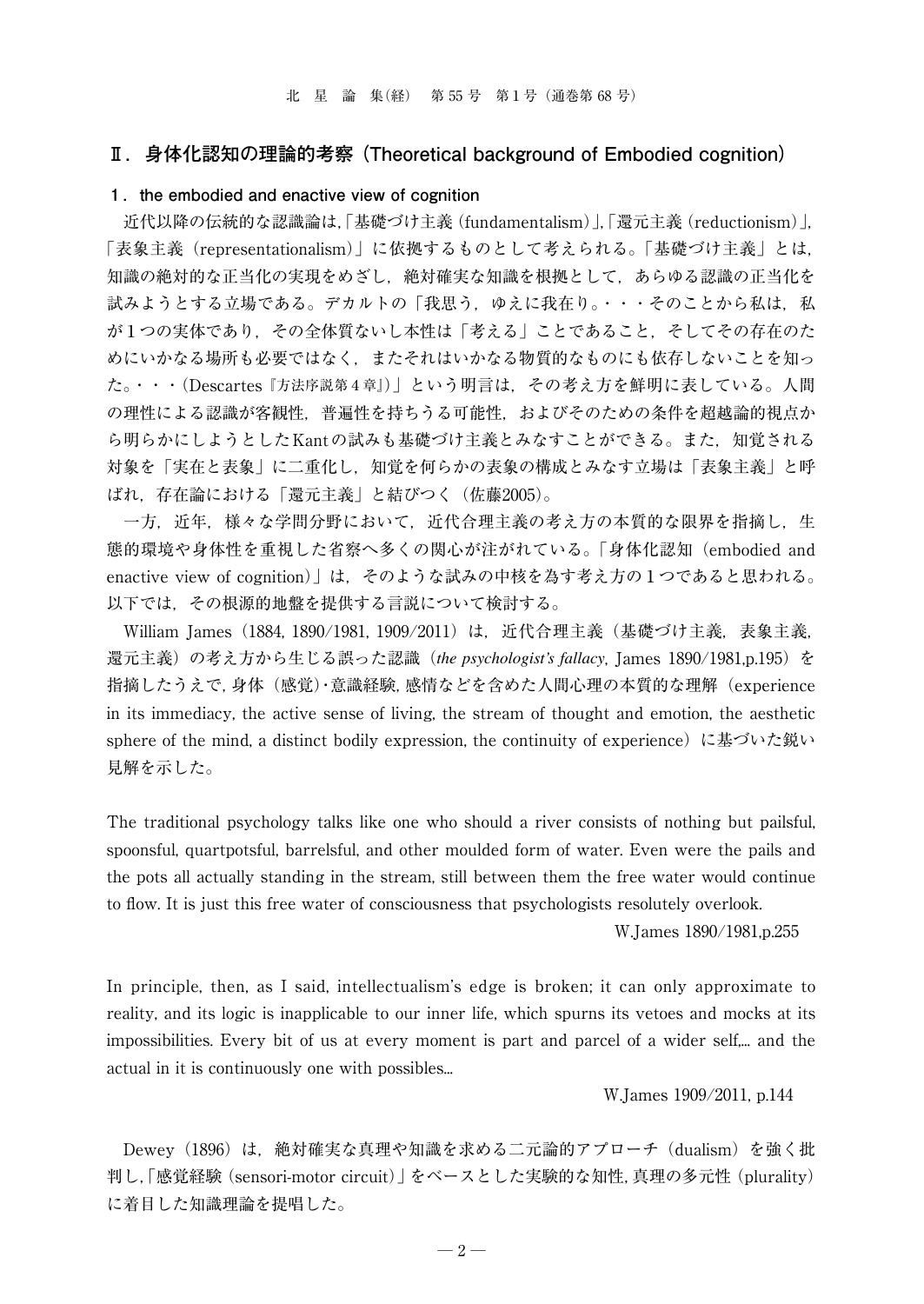The older dualism between sensation and idea is repeated in the current dualism of peripheral and central structures and functions; the older dualism of body and soul finds a distinct echo in the current dualism of stimulus and response. Instead of interpreting the character of sensation, idea, and action from their place and function in the sensory-motor circuit, we still incline to interpret the latter from our preconceived and preformulated ideas of rigid distinctions between sensations, thoughts and acts... As a result, the reflex arc is not a comprehensive, or organic unity, but a patchwork of disjoined parts, a mechanical conjunction of unallied processes.

Dewey 1896, p.357

 一方,Heidegger (1927/1962/2008) は,デカルトが「我思う」だけは疑いないものとしたとき, 思っている「我」の存在様式は無限定のまま放置されていたと批判し,人間の行為に関するい かなる分析も「われわれは世界の中にいる(*being in the world*)」という事実から,人間の実存に 関してもっとも根本的な事柄はわれわれの「世界内存在」であると主張した。「世界内存在」と しての人間の捉え方は、現象学 (phenomenology), 生態学的アプローチ (ecological dynamic systems view), 身体化認知 (embodied and enactive view of cognition) の根源的な認識とし て考えられる(図1参照)。

Being in a world is something that belongs essentially. Thus Dasein's understanding of Being pertains with equal primordiality both to an understanding of something like a 'world', and to the understanding of the Being of those entities which become accessible within the world. Heidegger 1927/1962/2008, p.33

The world is not an object such that I have in my possession the law of its making; it is the natural setting of, and field for, all my thoughts and all my explicit perceptions. Truth does not 'inhabit' only 'the inner man', or more accurately, there is no inner man, man is in the world, and only in the world does he know himself.

Merleau-Ponty 1962/2002, pp. xi - xii

 身体化認知アプローチ(embodied and enactive view of cognition)では,「世界内存在とし て,生態的環境との相互作用の中で生きていく生活体 (living organism)の身体性」 (structural coupling between organism and environment, enaction, sensorimotor system, self-organization など)の側面に注目し,認知活動の本質を捉えようと試みている(Colombetti 2010; Dreyfus 1992; Edelman 1989, 2006; Gibbs 2005; Lakeoff and Johnson 1999; Noe 20009; Smith and Gasser 2005; Varela,Thompson and Rosch 1991; Varela 1997; Wheeler 2007,  $\boxtimes 1 \cdot \boxtimes 2 \textcircled{s} \boxtimes$ ).

Perception consists in perceptually guided action... cognition is not representations but embodied action and that the world we cognize is not pregiven but enacted through our history of structural coupling. ...organism and environment are mutually enfolded in multiple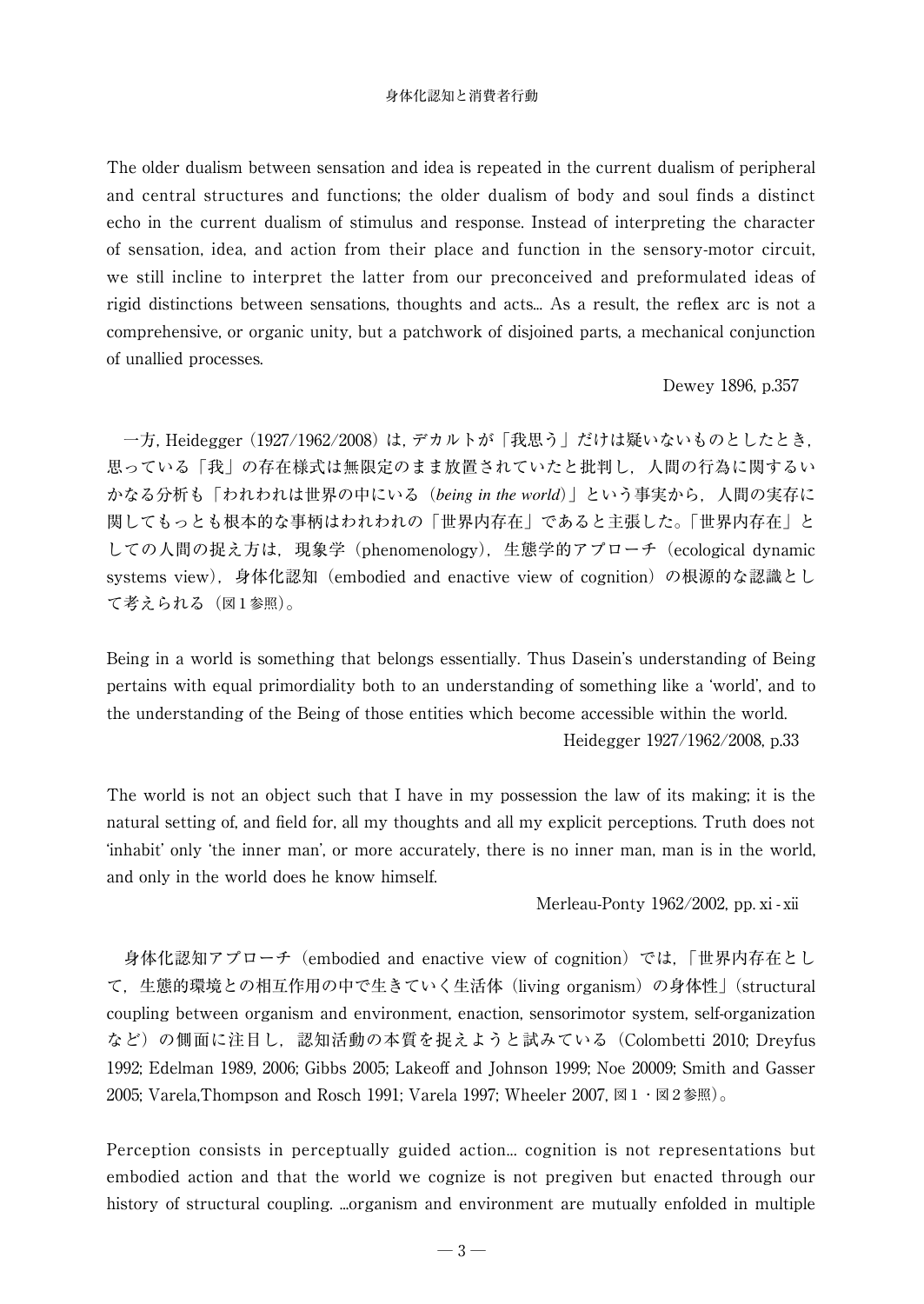ways,...

Varela, Thompson and Rosch 1991, pp.200-202

..., we must not lose sight of one set of facts. The brain is embodied and the body is embedded.... Your body is embedded and situated in a particular environment, influencing it and being influenced by it. This set of interactions defines your econiche, as it is called. It is well to remember that the human species evolved (along with the brain) in a sequence of such niches. Edelman 2006, pp.24-25



 本書は,身体化(embodiment)を軸に人類学と諸分野の思考を交叉させ,新しい理論枠と経験的な発見とをも たらす試みであり,「身体化された心」と総称される認知科学の潮流から深い影響を受けている。…現象学に造詣 の深いジョンダッシュは、多くの人類学理論はデカルトから負の遺産を受け継ぎ、表象としての精神=文化を特 権化してきたと批判する。

菅原和孝 2013, p.1

#### **2.ecological dynamic systems view**

 J.J.Gibson(1966,1979/1986)は,生活体と環境との相互依存関係から特定化される環境情報の 意味を「アフォーダンス (affordance)」と名付け,「知覚情報は環境に内在している」と主張し た。すなわち,「アフォーダンスの知覚(perception of affordance)」とは,「生活体が価値に満 ちている生態学的環境の対象を知覚(環境情報を探索・抽出)するプロセス」を意味する(河野 2008)。彼はまた「対象はそれが何を為すかを提供する。なぜなら,"それが何を為すか (what it does) " ということこそが,"それが何であるか (what it is) "にほかならないからである。それ ゆえに,生態学的環境における対象はそもそも意味や価値を有している。」と述べている。さらに, 「視覚は視覚野のスナップショットを撮影するような出来事ではなく、知覚者自身の身体を含む 視覚世界の連続的な過程である」(Gibson 1979/1986, p.116)とし,「知覚はある一瞬の外界の姿 を写し取る行為ではなく,生態的環境における情報を抽出する活動は,止むことなく中断するこ とのない連続的な作用である」(Gibson 1979/1986, p.240)と主張した。

One sees the environment not with the eyes but with the eyes- in- the- head- on- the- body-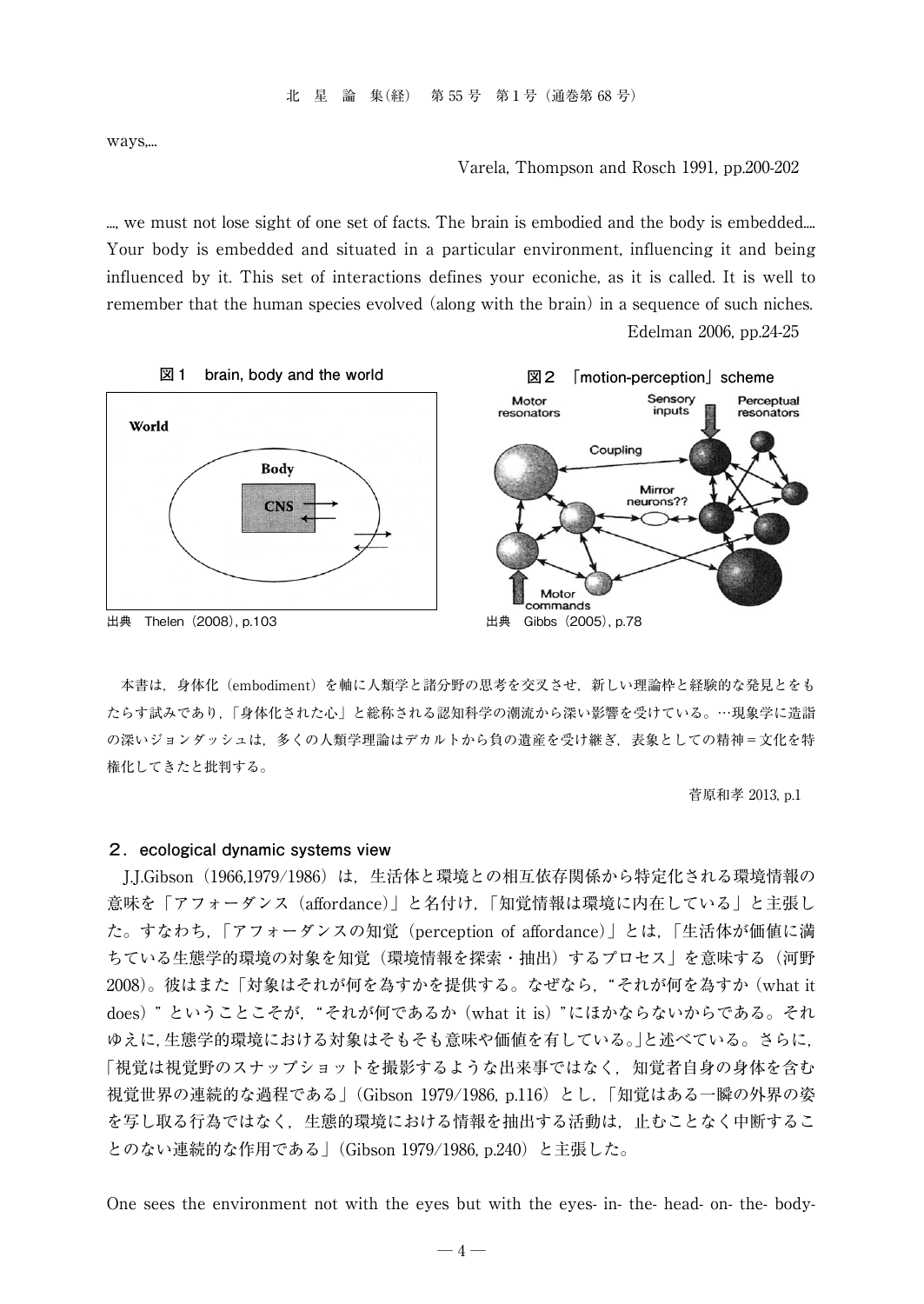resting- on-the-ground. ...The perceptual capacities of the organism do not lie in the discrete anatomical parts of the body, but lie in systems with nested functions.

Gibson1979/1986, p.205

Why is it that affordances have received attention without psychology only in recent decades if they are supposedly what individuals perceive most fundamentally? This paradox can be explained, in part, by the fact that psychologists have usually considered the character of perceiving from a detached stance, and the reified the results of this analysis— an error that William James called the psychologist's fallacy— rather than attending to the immediate flow of perception-action.

## Heft 2003, p.149

 ダイナミック・システムズ・アプローチ(Dynamic Systems Approach)においては,人間の学習, 記憶,思考などの認知活動の本質的な理解を,伝統的なアプローチにおける象徴的表象(symbolic representation), 内 的 情 報 処 理(internal information processing), 要 素 還 元 な ど で は な く,「人間と環境との相互作用から生じる多次元のダイナックなシステム」(ongoing actions embedded in learning and developmental processes, cognition grounded in sensorimotor processes (perception-action system), dynamic casuality and interactions over multiple levels, self-organization)として捉えている(Hurley 2002; Kelso 1995; Thelen 2008; Thelen and Smith 1994)。

Thelen and Smith (1994)は、子供の発達過程が、「生得的な要因に基づいて段階的に生じる」 という従来の説明では捉えきれない事実を,乳児を対象とした数多くの実験による研究成果に基 づき指摘し,「脳の発達がどのような経路を辿ろうとも,行動の出現はその状況のダイナミクス に依存している」と述べている。また「発達は感覚運動系に根ざしたもの (sensorimotor origin of cognition)であり,様々な副次的要因の相互作用(dynamic interaction over multiple levels) から生じる非線形的(nonlinear)かつ自己組織的なもの(self-organization)である」と論じている。

... In nature's pattern-forming systems, contents aren't contained anywhere but are revealed only by the dynamics. Form and content are thus inextricably connected and can't ever be separated. Like a river whose eddies, vortices, and turbulent structures do not exist independent of the flow itself, so it is with the brain. ...The mistake made by many cognitive scientists is to view symbolic contents as static timeless entities that are independent of their origins. ...

Kelso 1995, p.1

It is precisely the continuity in time of the embedded and coupled dynamic systems essential for fluid, adaptive behavior that gives meaning to the notion of an embodied cognition. ... Thus, there are good reasons to believe in not only the sensorimotor origins of cognition but in the intimate and inextricable mesh between thinking and acting throughout life. Thinking begins in perceiving and acting and retains the signatures of its origins forever. The goal of development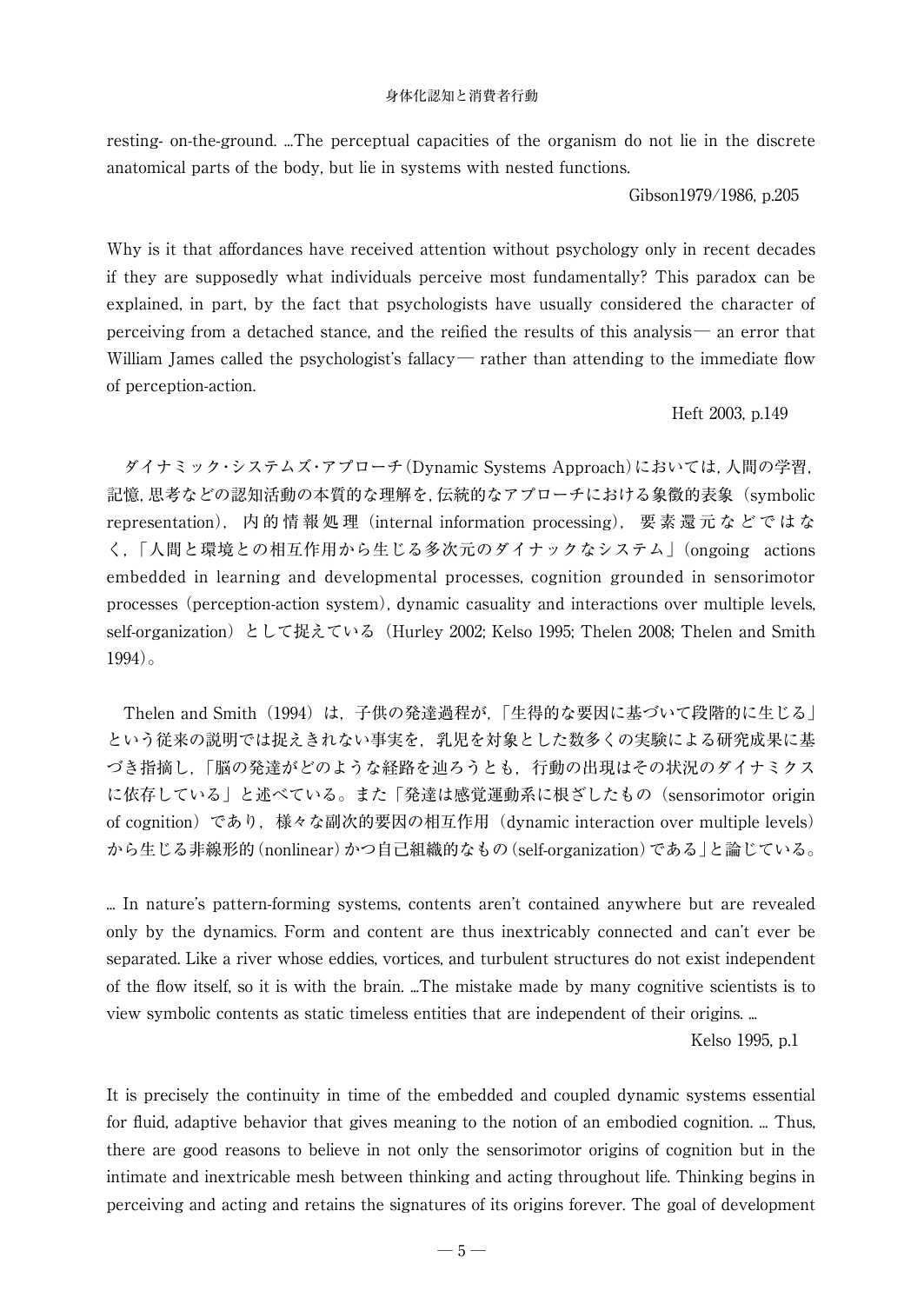is not to rise above the mere sensorimotor but for cognition to be at home within the body. Thelen 2008, p.105

## **Ⅲ.身体化認知アプローチと消費者行動 (Embodied nature of mind and Consumer behavior)**

 本章では,消費者行動研究分野の伝統的なアプローチである「情報処理アプローチ」の中心的 な考え方および諸概念(情報処理モデル,知覚符号化,ブランド知識)と比較しながら,「身体 化認知アプローチ」の知見から導かれる,消費者行動研究における新たな可能性を検討したうえ で,命題とフレームワークを提示する。

#### **1.**I**nformation processing (情報処理) vs. Lived experience (生きられた体験)**

 消費者行動研究は,学際的アプローチ(経済学,社会学,心理学,文化人類学など)を中心 に発展してきた。たとえば消費者行動に関する初期の研究は,ミクロ経済学,広告心理研究, モチベーション・リサーチなどを中心に展開され、特に1960年代以降,認知心理学 (cognitive psychology)における「情報処理モデル(information processing model)」の考え方を導入し, その基本枠組みを体系化してきた(図3参照)。消費者情報処理理論に代表される購買意思決定 に関する研究は,消費者行動研究のメイン・ストリームを形成してきたとも考えられる(青木 2014; Schmitt 2012)。

 しかし,「情報処理アプローチ(表象主義,要素還元主義)」による消費者行動の分析(図 3. 図4参照)だけでは、生活世界 (lifeworld) における「ありのままの消費者像」(pure experience of consumer behavior) や「消費者行動の本質的な姿」(the embodied nature of consumer mind)を的確に捉え切れない,ということが指摘されている(Anderson 1986; Allen et al. 2008; Eramusa et al. 2001; Sherry JR, 2005)。

 このような問題意識に基づき,本節では,消費者行動の本質を捉える新たな視点として,現象 学における中心概念である「*Lived experience*」に着目し,消費者行動研究アプローチの新しいフ レームワークを提示する(図5−図7,提案1参照)。





## **図4 消費者の購買意思決定過程(BGMモデル)**



出典 守口 · 竹村 編著 (2012), p.32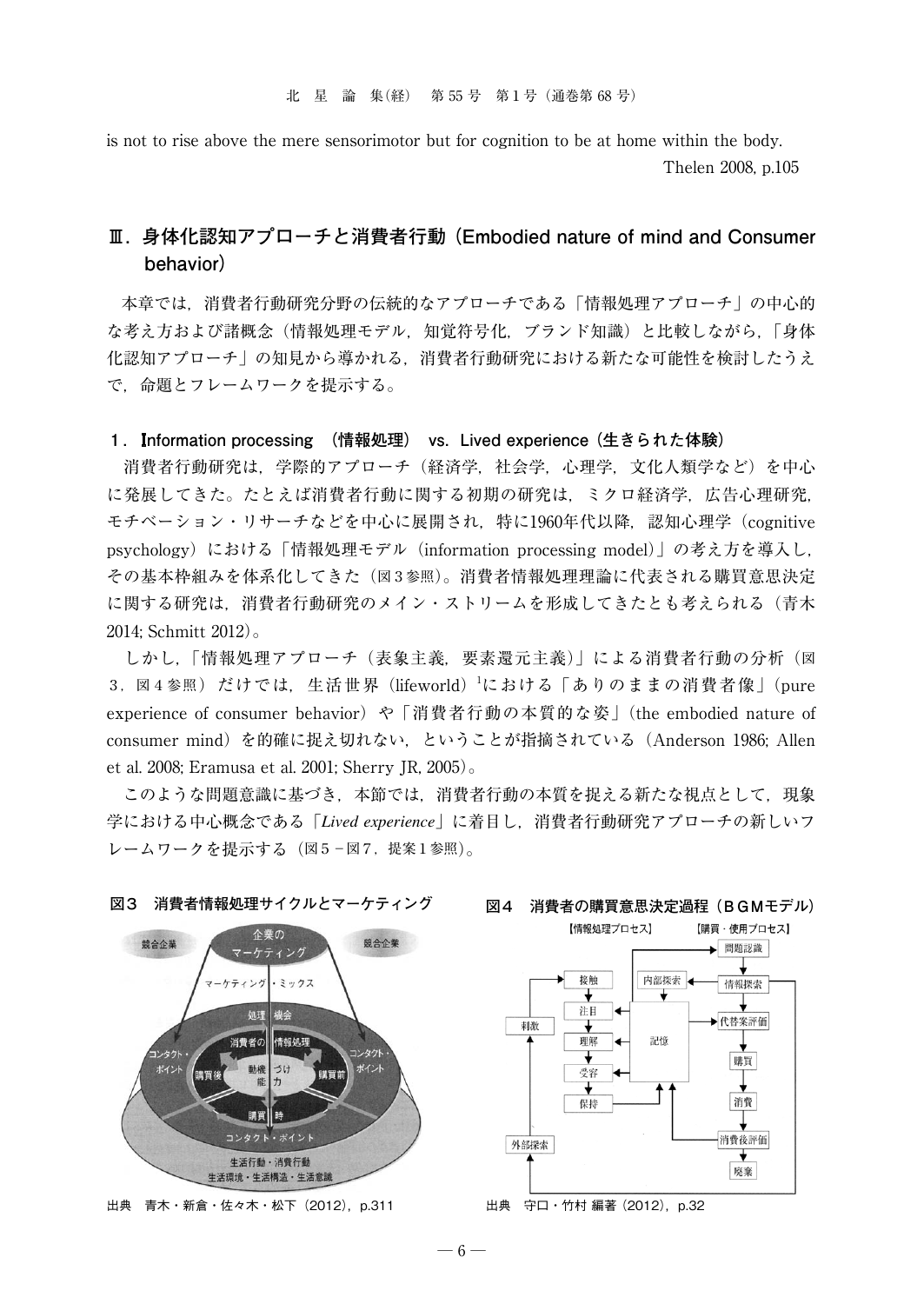Most consumer behavior modelers have come from a business school tradition where it makes perfect sense to depict linear relations... such linear depictions may blind us to seeing important phenomena and relations, thereby impeding rather than facilitating understanding. Jacoby 2002, p.52

 マーケティング研究が,社会の理論の一翼を担い,かつ他の研究分野から自律した研究分野として認識される ためには,「マーケティング研究者がこれまで,何をテーマとして,どのような視点から,何を考えてきたのか」 という自らの思考の歴史をたずねる作業が不可欠である。

石井 2012, p.13

The "astonishing hypothesis" of neuroreductionism—that you are "nothing but a pack of neurons" or that "you are your synapses"—is both a category error and biologically unsound. On the contrary, you are a living body subject of experience and an intersubjective mental being.

Thompson 2005, p.408

消費者行動における「ありのままの現象」(lived experience) を解明するためには、生活世界 (lifeworld)における消費者の生き方(志向性),身体・感覚経験を伴う「認知−感情」のダイナミッ クスなどについて深く理解することが重要なポイントとなる。たとえばColombetti (2014) は, 感情科学(affective science)における既存研究の限界を指摘し,神経現象学<sup>2</sup>の研究アプローチ を導入する必要性を強調している(The place of bodily feelings in emotion experience, and the relationship between bodily feelings and actual bodily arousal, seem perfect topics for a neurophysio-phenomenological approach., Colombetti 2014, p.163)。

The evidence phenomenology seeks is discovered through lived-experience. Husserl always maintained that phenomenology is scientific. If science can be described as an attempt to understand man and the world, then phenomenology is scientific because it is self-critical



出典 Pinel (2006), p.24





**図6 the emotional-perceptual-memory circuit**

出典 Dolan (2002), p.1192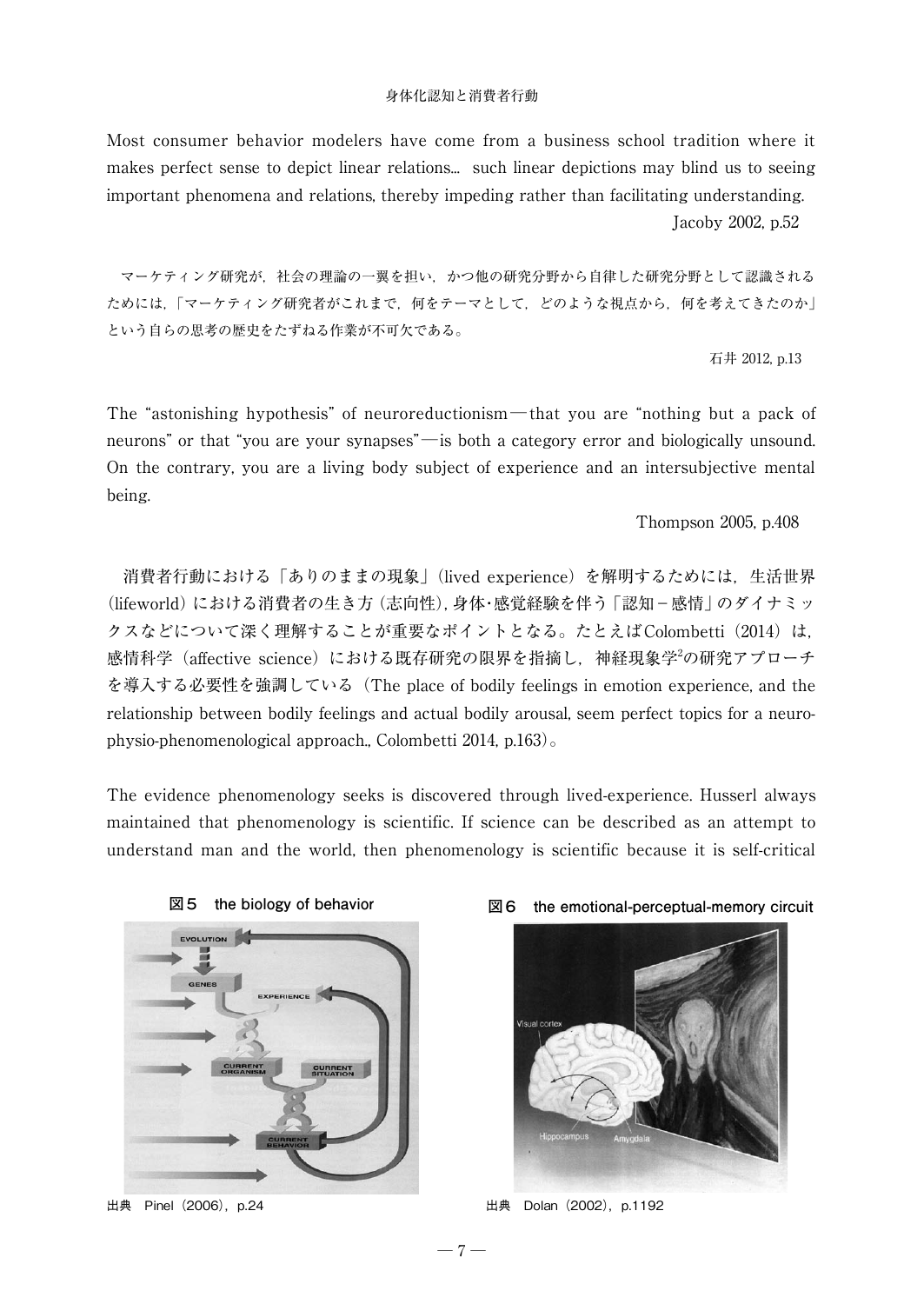北 星 論 集(経) 第 55 号 第1号(通巻第 68 号)

**図7 Lived experience and consumer behavior**

## Lifeworld



examination and description of experience.

Wilson 1986, pp.4-5

According to enactivism, brain activity is only a part of the larger biological system (the situated organism) that enacts the mind, including consciousness. Enactivism emphasizes that the brain and the body are densely interconnected and mutually dependent for their survival and functioning.

Colombetti 2014, p.142

(提案1) 生活世界(lifeworld)における「ありのままの消費者像」,「消費者行動の本質的姿」(身 体・感覚経験, 認知−感情のダイナミクスなど)をより深く理解するために, 消費者 の*Lived experience*に着目した研究フレームワーク,研究アプローチの導入が消費者行 動研究における新たな可能性を提示する。

#### **2.知覚符号化(perceptual encoding) vs. 知覚システム(perceptual system)**

 知覚符号化(perceptual encoding)の考え方は,情報処理アプローチの根幹を成す概念の1 つであり,「心的表象,要素還元,基礎づけ主義」(近代合理主義)をベースとしている(図5参 照)。しかしその考え方は,「生活世界のなかで生きていく人間(生きもの)としての消費者」の 行動の本質を捉えきれず,「説明のギャップ(*explanatory gap*)」を拡大してしまう限界を露呈す る(Allen et al 2008; Cosmelli and Thompson 2010; Nagel 1974)。

Information-based view concerns the disintegration and reduction of the complex into small, manageable bits as per associative models that focus on decomposed, isolated, and product-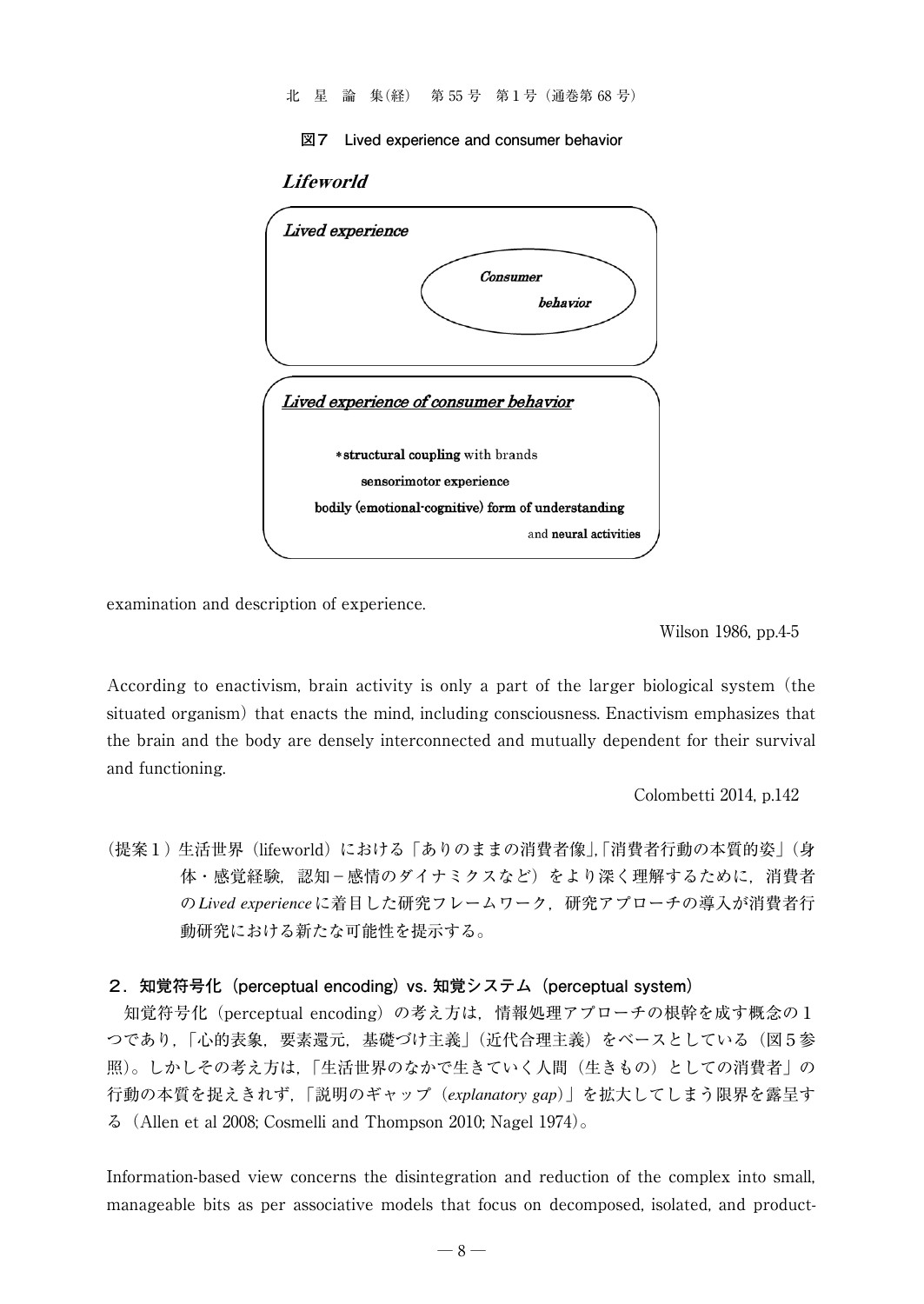

centric attributes.

#### Allen et al., p.84

Every reductionist has his favorite analogy from modern science. ... The most important and characteristic feature of conscious mental phenomena is very poorly understood. Most reductionist theories do not even try to explain it. ... an organism has conscious mental states if and only if there is something that it is to *be* that organism- something it is like *for* the organism.

Nagel 1974, p.435

Mere neural correlates of consciousness will always leave an explanatory gap unless we know what the role these neural correlates play in the context of the organism's life-regulation and sensorimotor engagement with the world.

Cosmelli and Thompson 2010, p.379

ほくらがくいること> (存在) と、<おこなうこと> (行動), <知ること> (認識) の、この継ぎ目のない偶 発的同時性がふくみをもつ意味に,気づくということだ。そのためには,自分の経験をまるでそれがある絶対的 な世界を反映しているものであるかのように、<確実>というシールをぺたんと貼ってとりあつかうという日頃 の傾向を,ひとまずわきにどけてしまうことにしよう。

<知ること>は<知る人>のアクションであり、それは<知る人>の生物(生きている存在)としてのありか たそのもの,つまりその組織に,根ざしている。認識の生物学的基礎は,ただ神経システムを調べるだけではわ からない。

 人がおこなうすべてのことは,それが具体的なこと(歩く)であれ,抽象的なこと(哲学的に反省的な思考を おこなう)であれ,人のからだ全体をまきこんでいる。

Maturana and Varela 1984 (菅啓太郎訳2013, pp. 27,39,301)

Merleau-Ponty's foundational concept is perception,..., perception is grounded existentially in the *lived body* ─ a body that simultaneously experiences, acts in, and knows a world that, normally, responds with immediate pattern, meaning, and contextual presence.... Perception is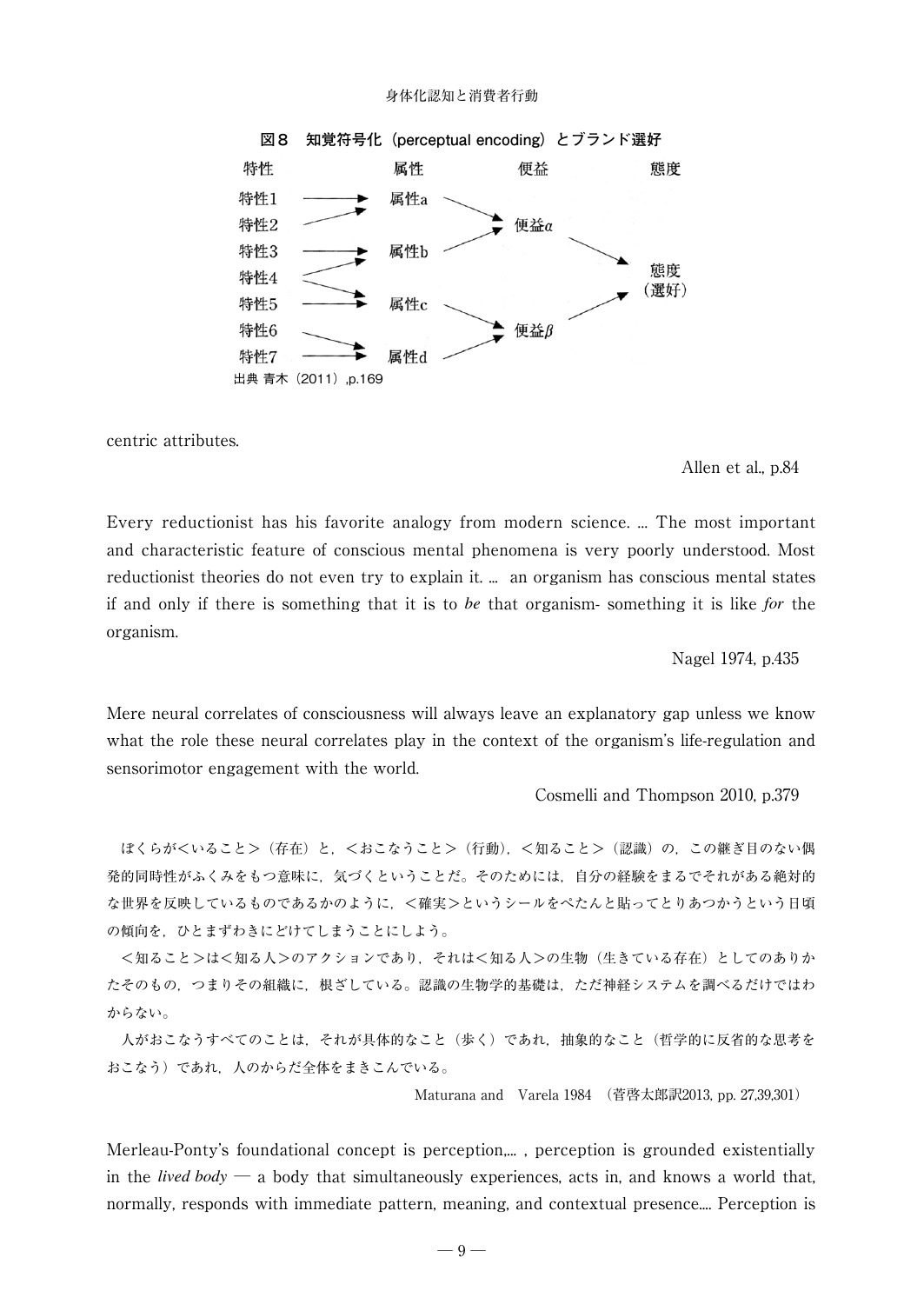the lived grounding of human experience and meaning.

Seamon 2013, pp.143-144

We are all intimately familiar with our senses. They fully inform the picture of our daily life.... Brands will need to have a sensory brand platform.... the way in which we engage with the world around us uses all five senses.... We must begin with an understanding of what our products means to the people who use it or experience it.... The brand is not something we simply create for consumption, but is a joint project between us and our customers.

Lindstorm 2005, pp.85-87

In the way of brand functions, thoughts and emotions are not separate; they are interwined. Vitale 2006, p61

But, never lose sight of the fact that the purpose of innovations is not cool products and cool techonologies but happy people. Happy people is a decidedly analog goal.

Gallo 2010, p.151 (Guy Gawasakiの言葉から引用)

(提案2) 消費者行動の本質をより深く理解するためには,「知覚符号化 (perceptual encoding)」 の視点から,「知覚システム (perceptual system)」の視点への転換が求められる。

 近年の欧米のマーケティング研究において注目されている*Sensory marketing*(Hulten 2011; Hulten,Broweus,and Dijk 2009; Krishna 2010; Levent and Pascual-Leone eds. 2014; Lindstrom 2005)は,消費者行動における(身体経験を伴う)知覚システムの重要性に着目した問題意識 がそのベースとなっている,と思われる。身体化認知を地盤とする消費者行動研究は,*consumer*  insight, sensory marketing の研究フレームワーク,実践パラダイムとしての有望な可能性を提示し てくれると考えられる。

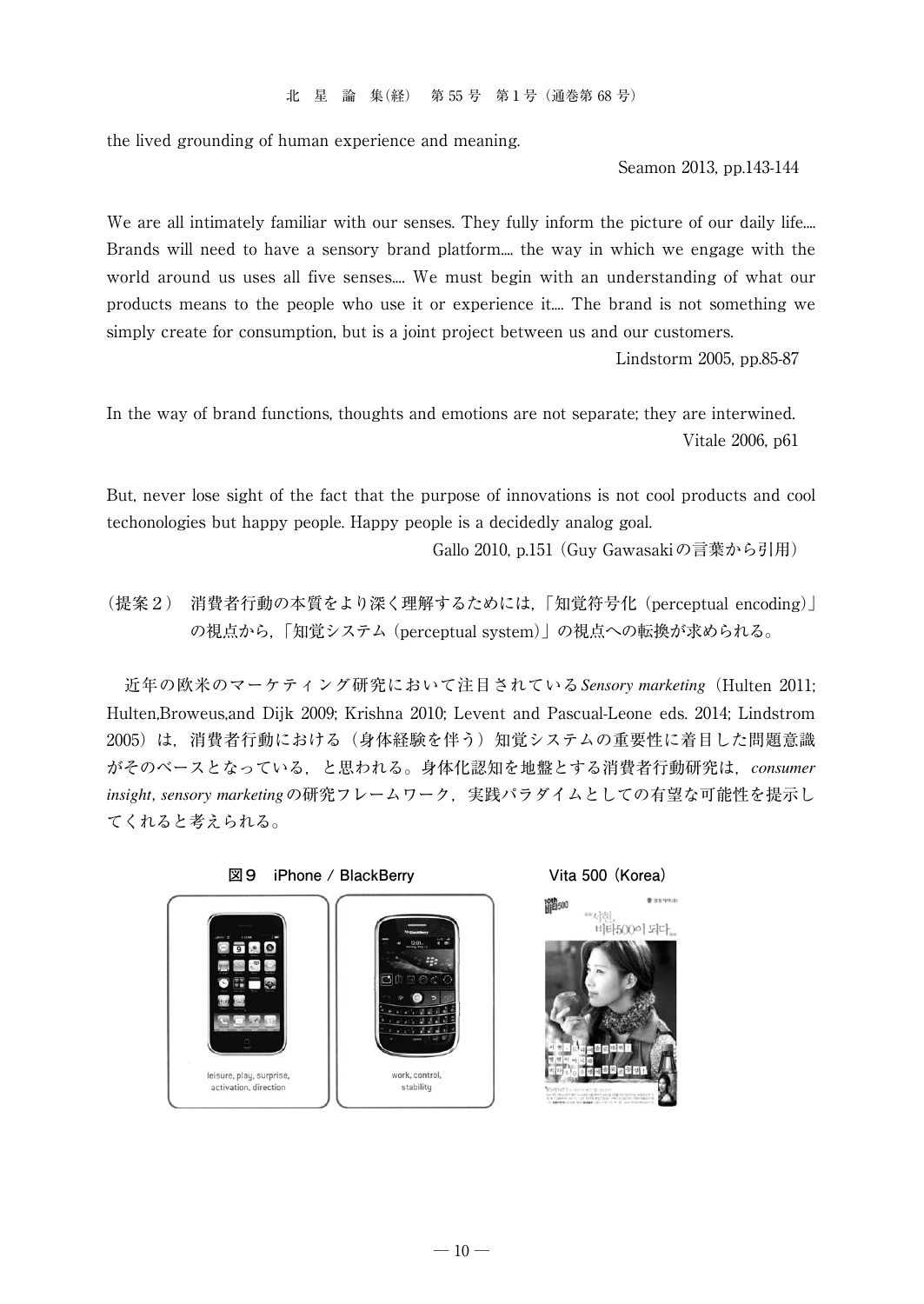

#### **図10 Sensory marketing framework**

出典 Hulten, Broweus,and Dijk(2009), p.17

## **3.ブランド知識(brand knowledge)vs. ブランドの意味(brand meaning:lived experience as platform of brand meaning)**

 STP (Segmentation / Targeting / Positioning),マーケティング・ミックスなどの「製品 (product)」を起点とする考え方がマーケティング研究(実務)のメイン・ストリームを形成し てきたが,Aaker(1991)によってブランド・エクイティ論<sup>3</sup> (Managing Brand Equity)が提 唱されて以来,マーケティング分野の中心軸は「ブランド」へと移ってきた,といえる。

 ブランド・エクイティ論は,マーケティング活動の結果として「ブランド(brand)」という 器のなかに蓄積されていく企業の資産的価値をマネジメントすることの重要性が強調された。そ の後. Aaker (1996) の研究では、ブランド・アイデンティティ (brand identity) を起点とす る強いブランドの構築 (building strong brand) の方法論が示され,またKeller (1998)は,ブ ランド知識 (brand knowledge<sup>4</sup>, 図11参照) の概念を基軸とした顧客ベースの戦略的ブランド・ マネジメント論を展開している(青木 2014)。それ以降,ブランド拡張,ブランド・リレーショ ンシップなど,ブランドにまつわるさまざまな概念が提案されてきた。

 しかし,ブランド論で展開されてきた多くの概念は,「心的表象(mental representation),要 素還元主義 (reductionism), 情報処理アプローチ (information processing approach)」に基づ いて議論されてきた,と考えられる (Allen et al. 2008; Schimitt 2012; Sherry,JR. 2005)。たとえ ば,ブランド・エクイティやブランド知識は,企業のマーケティング活動の結果として構成され るブランド価値の次元であり,そこに至るまでの消費者行動,ブランディングのダイナミクス, lived experience(生きられた体験)などについては言及されていない(Schimitt 2012)。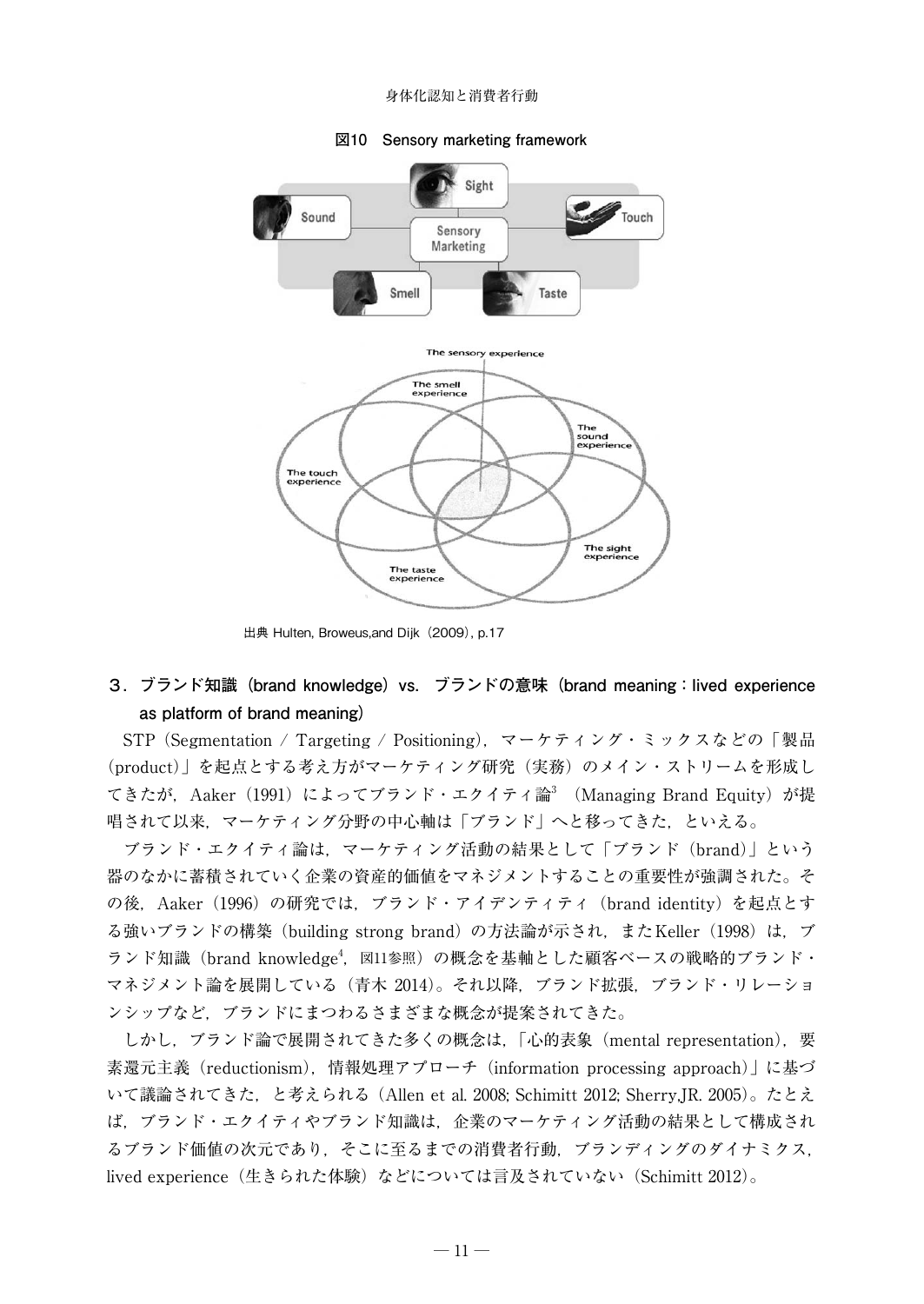Traditionally, marketers have framed branding as cognitive or structural enterprise in model of strategic management , slighting the lived experience consumers have of brands, neglecting the cultural complexity that animates brands in so many distinctive ways, and treating the consumption experience as a reactive, idiosyncratic after-effect of marketer's efforts.

Sherry, IR. (2005), p. 40

What is the meaning of the problem of knowledge? What is its meaning, not simply for reflective philosophy or in terms of epistemology itself, but what is its meaning in the historical movement of humanity and as a part of a larger and more comprehensive experience?... the abstractness of the discussion of knowledge, its remoteness from everyday experience, is one of form, rather than of reality.

Dewey 1972, p.5

If you can't see it, hear it, touch it, taste it, or smell it, you can't perceive it. And if you can't perceive it, then it doesn't exist. That's all there is to it.... If someone lost the use of all five of his senses, could he be conscious? The answer is that he could not. ...

Wiedemeyer 2007, pp.19,30,199



**図11 ブランド知識 (brand knowledge)の概念図**

出典 青木 (2011), p.185

 第2章で検討した身体化認知,ダイナミックシステムズ・ビュー,および上述の言説から示唆 されるように,ブランドの価値を生み出す本質的なプロセスを解明するためには,消費者の生活 世界 (lifeworld) におけるブランドとの「構造的カップリング (身体・感覚経験, 認知−感情の ダイナミックス,センス・メイキング)」に基づいた「ブランドの意味(brand meaning」)をよ り深く理解する必要があると思われる。図12には、その概念図 (conceptual framework) が示さ れている。

 心と身体は,たとえば上/下,左/右というような相互に排他的な二項対立,つまりは論理的な<対>の関係に あるのではない。むしろ,言語上は一見対立するものとして設定されながらも,じつは相互浸透的な,あるいは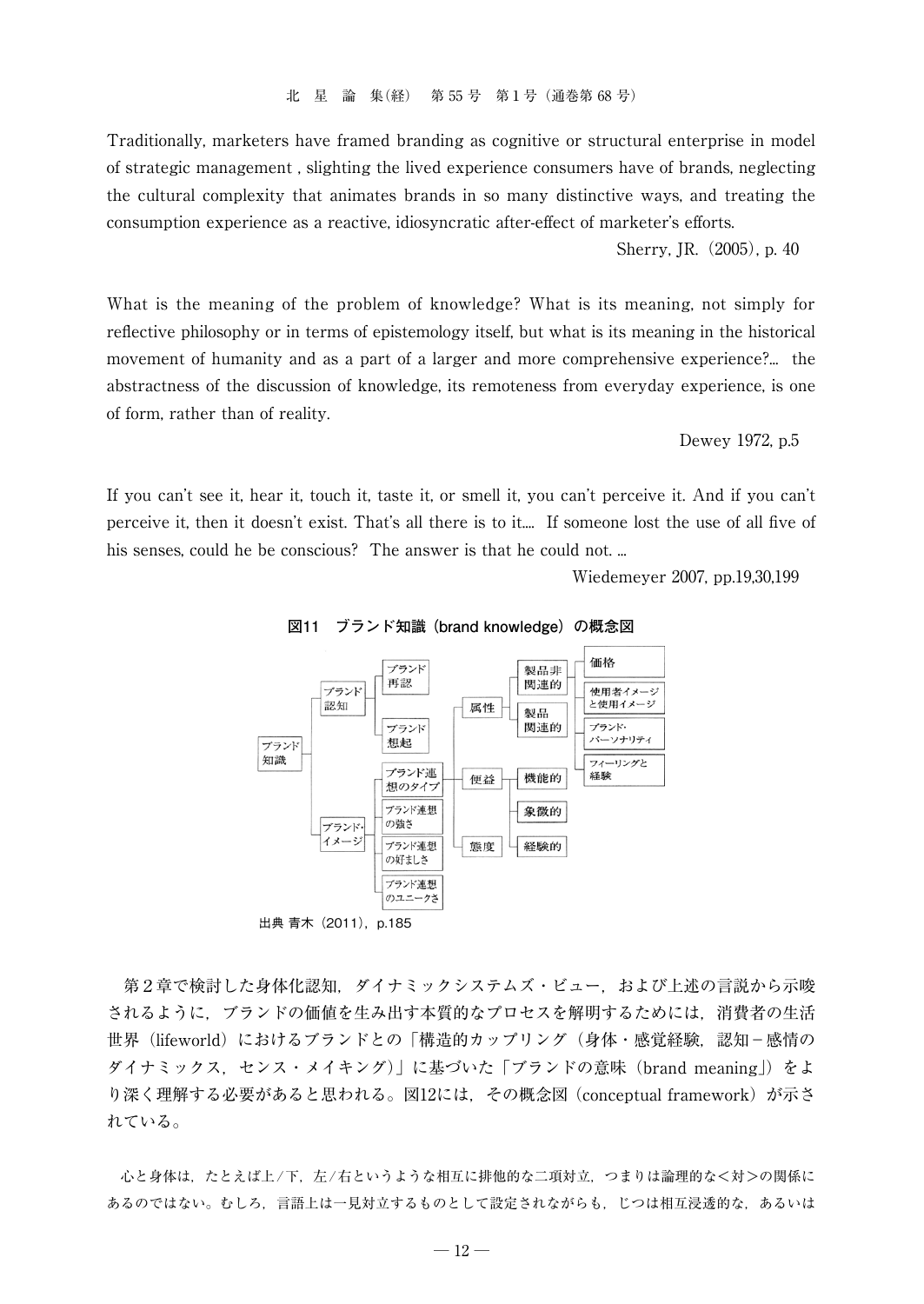相互補完的な関係にあるものとして受けとられていることは,「身を焦がす」「心を焦がす」という表現がほぼ等 価であること,「身を砕く」という表現がかいがいしくからだを動かすことと痛々しいばかりに心を尽くすという ことをともに意味すること,「栄養が身につく」「教養が身につく」という表現が両立しうることなどからしても, おおよそ察しはつく。

鷲田清一 2014, p.55

... mental action is grounded in a physical substrate, and this sensory and motor processing constitute necessary components of cognition. Our understanding of the world is not an abstract proposition but fundamentally depends on our multisensory experiences with it. Relevant experiences include movements, emotional events, and the processing of spatial and temperature dimensions.

Ackerman, Nocera, and Bargh 2010, p.1712

We experience practically our entire understanding of the world via our senses. They're our link to memory. They tap into our emotions, past, and present.

Lindstrom 2005, p.13

Privileged perceptual processing of emotional events provide a means of not only indexing occurrences of value but facilitating their availability to other cognitive domains. ... A growing interest in the neurobiology of emotion parallels a wider recognition of its importance to human experience and behavior.

Dolan 2002, pp. 1192, 1194

(提案3) 消費者行動におけるブランド価値の認識に関する理解を深めるための研究アプローチ として,生活世界における消費者の*Lived experience*に基づく「消費者とブランドと の構造的カップリング(身体・感覚経験, 認知−感情システムのダイナミクス)」を 「ブランドの意味」のプラットフォーム として捉える視点(structural coupling and lived experience as platform of brand meaning)が考えられる。



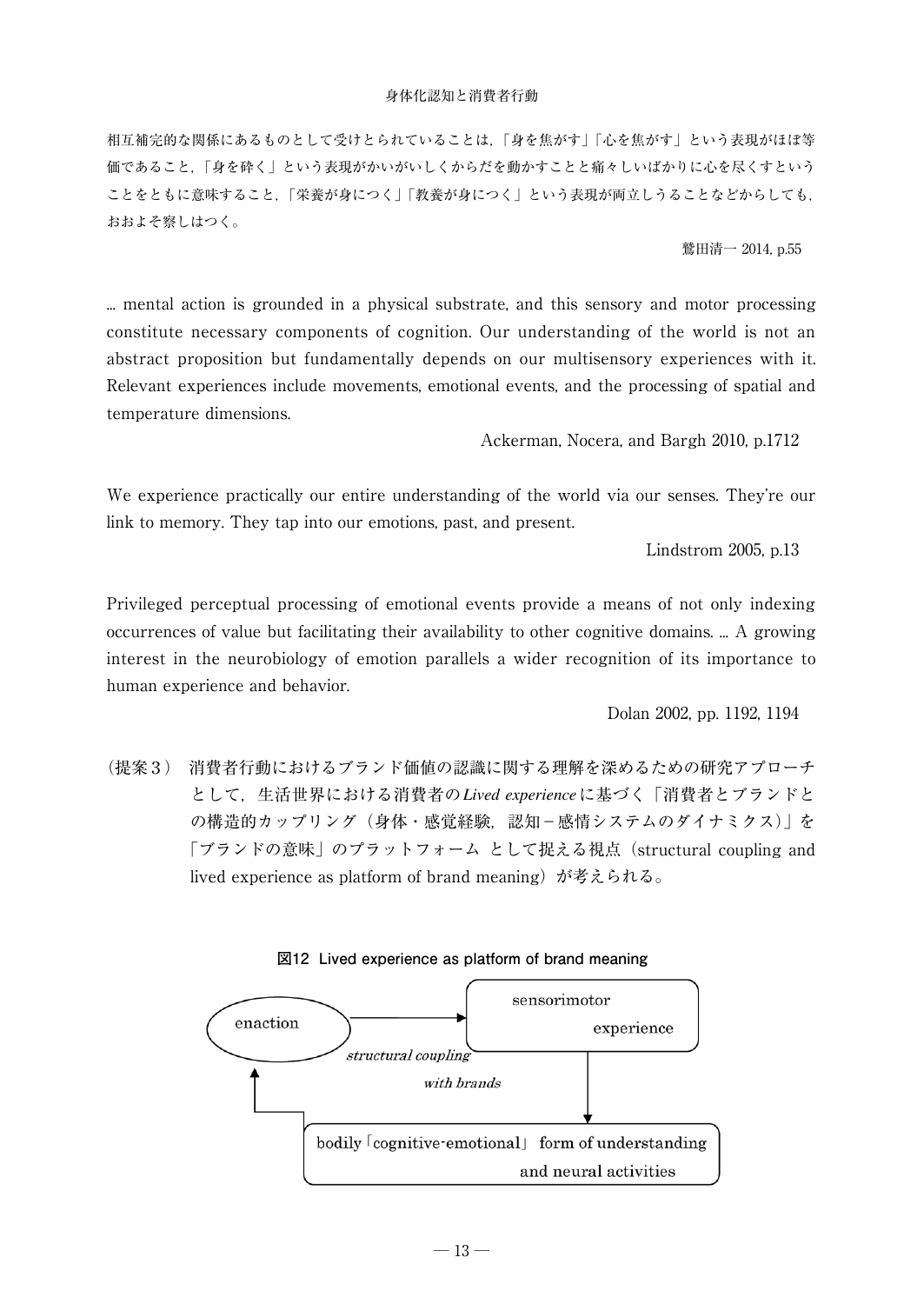In theories of embodied cognition, using knowledge—as in recalling memories, drawing inferences, and making plans - is thus called 'embodied' because an admittedly incomplete but cognitively useful reexperience is produced in the originally implicated sensory-motor systems as if the individual were there in the very situation, the very emotional state, or with the very object of thought.

Niedenthal 2007, p.1003

Sense-making comprises emotion as much as cognition. The enactive approach does not view cognition and emotion as separate system, but treats them as thoroughly integrated at biological, psychological, and phenomenological levels.

Thompson and Stapleton 2009, p.25

 人間の知は果てしなく対象を追い求め,その意味では無限である。しかし,果てしない対象の追求は,逆に現 在形としての知が常に有限であり不完全であることを示す。外に求められる無限は求めるものそれ自体の有限を 意味するのである。

福永光司2012, p.89『荘子』大宗師編から引用

## **Ⅳ.おわりに(Conclusions and Future directions)**

 本 論 文 で は,「 身 体 化 認 知(embodied cognition)」,「 生 態 学 的 ア プ ロ ー チ(ecological dynamic systems view)」,および「神経現象学(neurophenomenology)」の知見を敷衍しながら, 消費者行動研究における新たな可能性を考察し、そのフレームワーク、および研究アプローチの 提案を示した。

 今後の研究課題としては,上述の問題意識をベースとした消費者行動(lived experience of consumers) における「ブランドの意味 (brand meaning)」の探求, 実証研究 (「integration of first(second)-person methods and third-person methods」) が考えられる。

#### **[注](Notes)**

- 1. The idea of lifeworld (*Lebenwelt*), as the world of lived experience, derives from Husserl's last and largely posthumously published text *The Crisis of European Sciences and Transcendental Phenomenology* (Manen 1990, p.182). "The lifeworld ... is always there, existing in advance for us, the 'ground' of all praxis whether theoretical or extratheoretical. The world is pregiven to us.... Not occasionally but always and necessarily as the universal field of all actual and possible praxis, as horizon. To live is always to live-in-certainty-of-the-world" (Husserl 1970, p.142).
- 2.Varela(1996)が提唱し,着実に研究成果が蓄積されつつある「神経現象学(neurophenomenology)」 の研究アプローチ(Cosmelli et.al 2004; Lutz et.al 2002; Lutz and Thompson 2003; Varela 1996)では, 「first (and second)-person methods(data)」による(生物)現象学的理解と「third- person data(in neuroscience)」の統合的研究の重要性が強調されており、消費者行動研究における新たな(有望な) 可能性を示唆してくれる,と考えられる。
- 3.「ブランド・エクイティ(brand equity) 」の主な構成次元としては,ブランド認知 (brand awareness), 知覚品質 (perceived quality), ブランド連想 (brand association), ブランド・ロイヤ ルティ (brand loyalty) が挙げられている。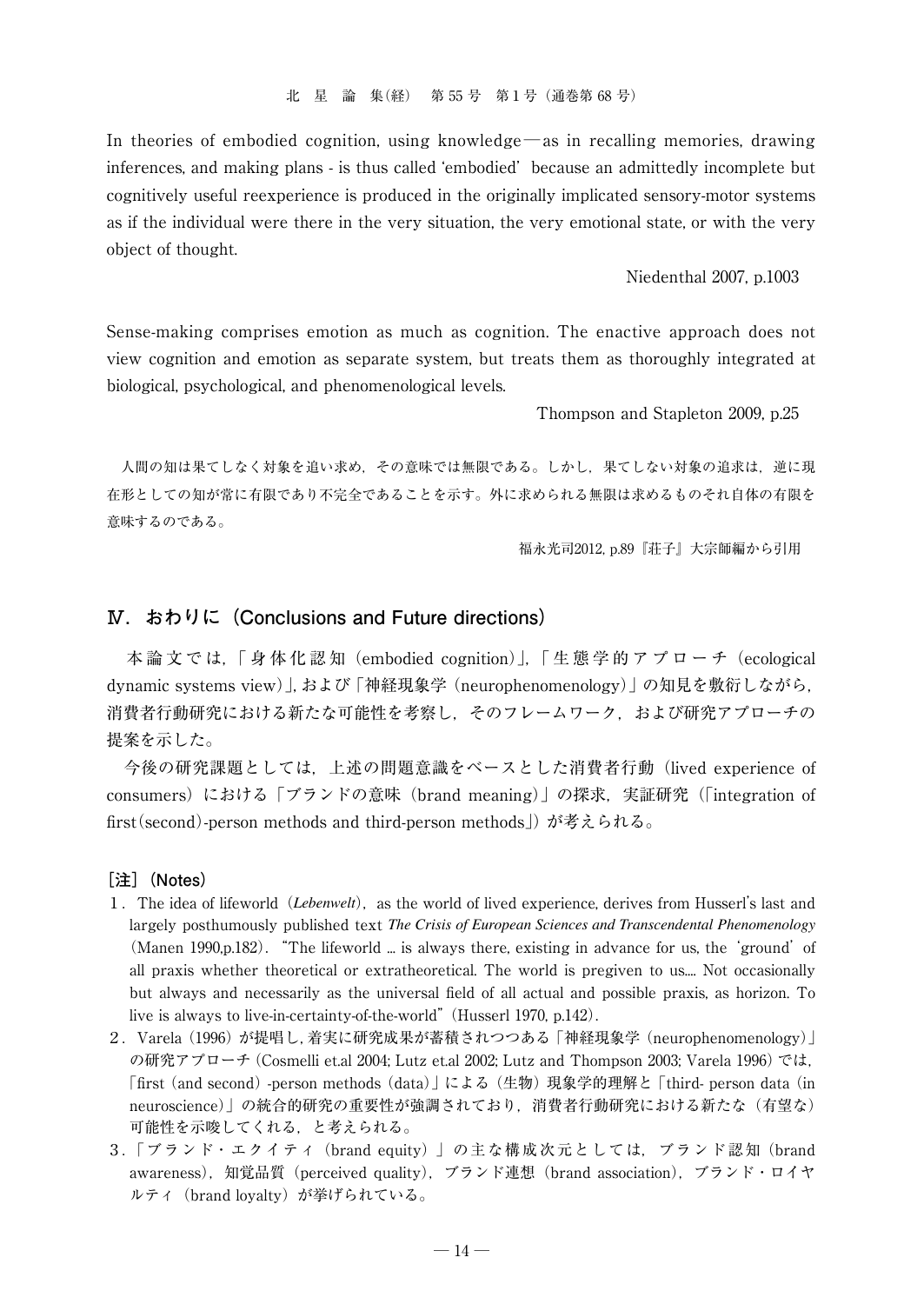4.Keller (1998)は,「ブランド知識(brand knowledge)」の構成次元として,ブランド認知 (brand awareness),ブランド・イメージ (brand image) を挙げている。

## **参考文献(References)**

Aaker,D.(1991),*Managing Brand Equity*, Free Press.

- Aaker,D.(1996),*Building Strong Brands*, FreePress.
- Ackerman,J.M.,C.C.Nocera, and J.A.Bargh(2010),"Incidental Haptic Sensations Influence Social Judgements and Decisions," *Science*, Vol.328, 1712−1715.
- Allen, C.T., S.Fournier, and F.Miller (2008), " Brands and Their Meaning Makers," in Haugtvert, C.P., P.M.Herr, and F.R.Kardes(eds.),*Handbook of Consumer Psychology*, Lawrence Erlbaum Associates, 781−822.
- Anderson,P.(1986),"On Method in Consumer Research: A Critical Relativist Perspective," *Journal of Consumer Research*, Vol.13, 155−173.
- 青木幸弘(2011)『消費者行動の知識』日本経済出版社。
- 青木幸弘(2014)「消費者行動研究における最新の展開─新たな研究の方向性と可能性を考える─」 『流通研究』第16巻 第2号,3−17。
- 青木幸弘・新倉貴士・佐々木壮太郎・松下光司(2012)『消費者行動論─マーケティングとブランド構築 への応用─』有斐閣。
- Barden,P.(2013), *Decoded: The Science behind Why We Buy*, John Wiley & Sons.
- Bargh,J.A. and T.L. Chartrand(1999),"The Unbearable Automaticity of Being," *American Psychologist*, July, 462−479.
- Barret,L.(2011), *Beyond the Brain: How body and environment shape animal and human minds*, Princeton University Press.
- Borghi,A.M. and F.Cimatti (2010), "Embodied cognition and beyond: Acting and sensing the body," *Neuropsychologia*, 48, 763−773.
- Capra,F.(1996),*The Web of Life*: *A New Scientific Understanding of Living Systems*, Anchor Books.
- Colombetti,G.(2010),"Enaction, Sense-Making, and Emotion," in J.Stewart, O.Gapenne, and E.A.Di Paolo ed., *Enaction: Toward a New Paradigm for Cognitive Science*, Massachusetts Institute of Technology.
- Colombetti,G.(2014),*The Feeling Body: Affective Science Meets the Enactive Mind*, MIT Press.
- Cosmelli,D. and E.Thompson(2010),"Embodiment or Envatment? Reflections on the bodily basis of consciousness," in J.Stewart,,O.Gapenne, and E.A.Di Paolo ed., *Enaction: Toward a New Paradigm for Cognitive Science*, Massachusetts Institute of Technology.
- Cosmelli,D., O.David, J.P.Lachaux, J.Martinerie, L.Garnero, B.Renault, and F.J.Varela(2004),"Waves of consciousness: Ongoing cortical patterns during binocularrivalry," *neuroimage*, 23, 128−140.
- De Jaegher,H. and E.Di Paolo(2007),"Participatory Sense-Making: An Enactive Approach to Social Cognition," *Phenomenology and the Cognitive Science*, 6, 485−507.
- Dewey,J.(1896),"The reflex arc concept in psychology," *Psychological Review*, 3, 357−370.
- Dewey,J.(1972),"The Significance of the Problem of Knowledge," in *John Dewey Early Essays*, Southern Illinois University Press.
- Dolan, R.J. (2002),"Emotion, Cognition, and Behavior," *Science*,Vol.298, 1191−1194.
- Dreyfus ,H.L.(1992),*What Computers Still Can't Do*, MIT Press.
- Edelman ,G.M.(1989),*Remembered Present: A Biological Theory of Consciousness*, BasicBooks.
- Erasmus,A.C., E.Boshoff and G.G.Rousseau (2001), "Consumer decision-making models within the discipline of consumer science: a critical approach," *Journal of Family Ecology and Consumer Science*, Vol.29, 82−90.
- Funchs, T. and S.C.Koch (2014), "Embodied affectivity: on moving and being moved," *Frontiers in Psychology*, 5 (508), 1-12.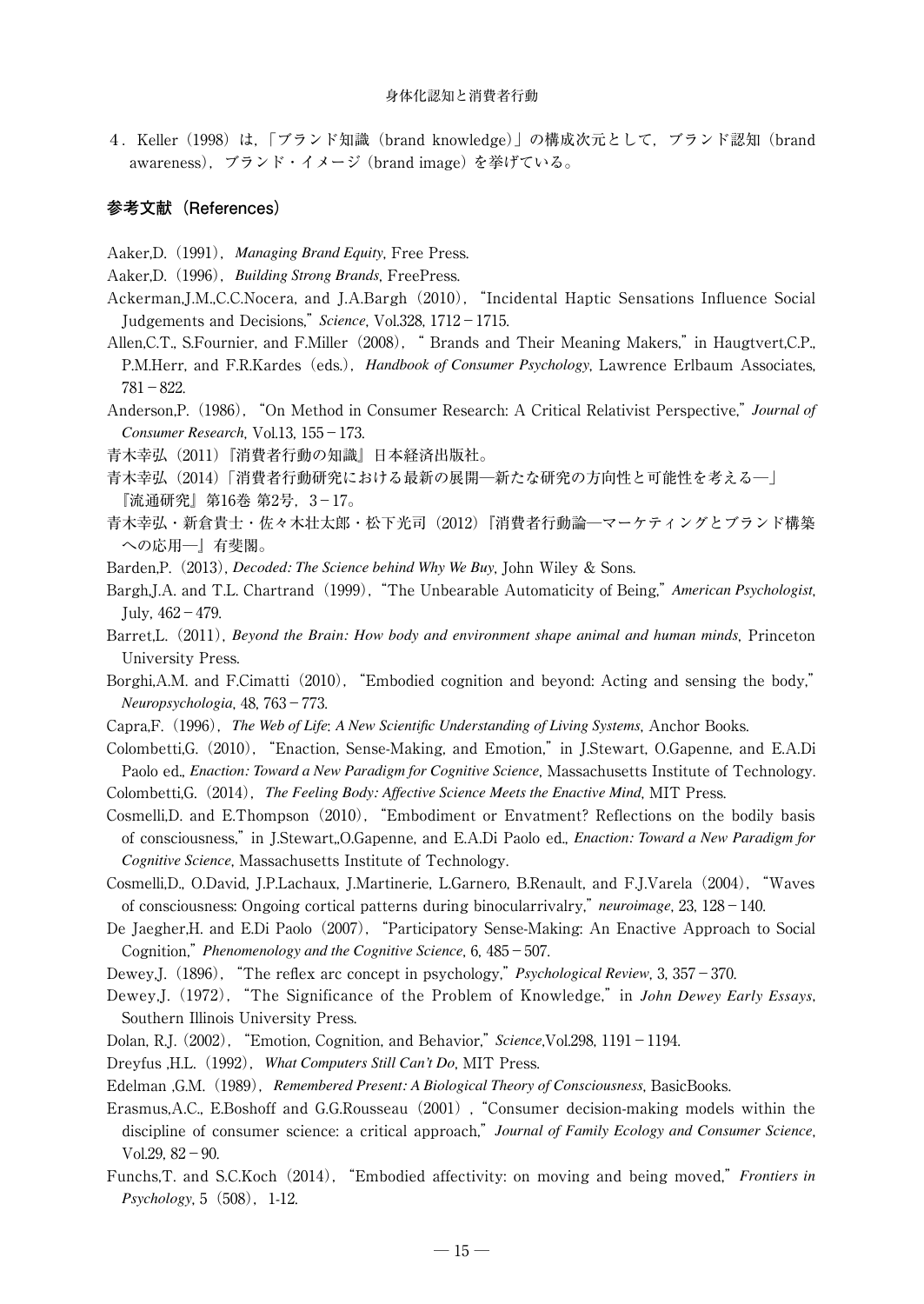- Gallagher,S. and M.Bower (2014), "Making enactivism even more embodied," *AVANT*, 5 8 2), 232-247.
- Gallo,C.(2010),*The Innovation Secrets of Steve Jobs*, McGraw Hill.
- Gibbs,Jr., R.W.(2005),*Embodiment and Cognitive Science*, Cambridge University Press.
- Gibson,J.J.(1966),*The Senses Considered as Perceptual Systems*, Boston: Houghton Mifflin.
- Gibson,J.J.(1979/1986),*The Ecological Approach to Visual Perception*, Psychology Press.
- Heft,H. (2003),"Affordances, Dynamic Experience, and the Challenge of Reification," *Ecological Psychology*,15 (2), 149−180.
- Heidegger,M.(1927/1962/2008),*Being and Time* (translated from the German *Sein and Zeit* by T.Carmen in 1962), Harper Prennial Modern Thought.
- 福永光司(2012)『荘子─古代中国の実存主義─』中公新書。
- Hulten,B.(2011),"Sensory marketing: the multi-sensory brand experience concept," *European Business Review*, 23(3), 256−273.
- Hulten.B.<sub>N.Broweus and M.V.Dijk<sup>(2009)</sup>, Sensory Marketing, Palgrave Macmillan.</sub>
- Hurley,S.L.(2002),*Consciousness in Action*, Harvard University Press.
- Husserl,E.(1970),*The Crisis of European Sciences and Transcendental Phenomenology*, (translated by David Carr), Northwestern University Press.
- 石井淳蔵(2012)『マーケティング思考の可能性』岩波書店。
- Jacoby,J.(2002),"Stimulus-Organism-Response Reconsidered: An Evolutionary Step in Modeling Consumer Behavior," *Journal of Consumer Psychology*, 12(1),51−57.
- James,W.(1884),"What is an Emotion?," *Mind*, 9, 188−205.
- James,W.(1890/1981),*The Principles of Psychology*, Harvard University Press.
- James,W.(1909/2011),*A pluralistic universe: Hibbert Lectures at Manchester College on the present situation in philosophy*, University of Nebraska Press.
- Keller,K.L.(1998),*Strategic Brand Management: Building, Measuring, and Brand Equity*, Prentice-Hall.
- Kelso,J.A. Scott (1995), *Dynamic Patterns: The Self-Organization of Brain and Behavior*, Massachusetts Institute of Technology.
- 河野哲也(2008)『エコロジカルな心の哲学:ギブソンの実在論から』勁草書房。
- Krishna,A. ed. (2010),*Sensory Marketing: Research on the sensuality of products*, Routlege.
- Krugman,Paul(1996),*The Self-Organizing Economy*, Wiley-Blackwell.
- Lakeoff,G. and M.Johnson (1999), *Philosophy in the Flesh: The Embodied Mind and Its Challenge to Western Thought*, Basic Books.
- Levent,N. and A.Pascual-Leone eds.(2014),*The Multisensory Museum: Cross-Disciplinary Perspectives on Touch,Sound,Smell,Memory, and Space*, Rowman & Littlefield Pub, Inc.
- Lindstorm, M (2005),*Brand Sense: Sensory secrets behind the stuff we buy*, Free Press.
- Lindstrom,M. (2005), "Broad sensory branding," *The Journal of Product and Brand Management*, 14 (2/3), 84−87.
- Lutz,A. and E.Thompson (2003), "Neurophenomenology: Integrating Subjective Experience and Bain Dynamics in the Neuroscience of Consciousness," *Journal of Consciousness Studies*, 10(9),31−52.
- Lutz,A., J.P.Lachaux,J.Martinerie, and F.J.Varela(2002),"Guiding the study of brain dynamics by using first-person data: Synchrony patterns correlate with ongoing conscious states during a simple visual task," *Proceedings of the National Academy of Science of the United States of America*, 99, 1586−1591.
- Manen,M.V.(1990),*Researching Lived Experience*, State University of New York Press.
- Maturana,H. and F.Varela (1984), *EL ARBOL DEL CONOCIMINENTO*, Editorial Universitaria (菅啓太 朗訳(2013)『知恵の樹』ちくま学芸文庫)。
- Merleau-Ponty, Maurice (1962/2002),*Phenomenology of Perception*, Routledge & Kegan Paul.
- 守口剛・竹村和久編(2012)『新しい消費者行動論─購買心理からニューロマーケティングまで─』八千 代出版。